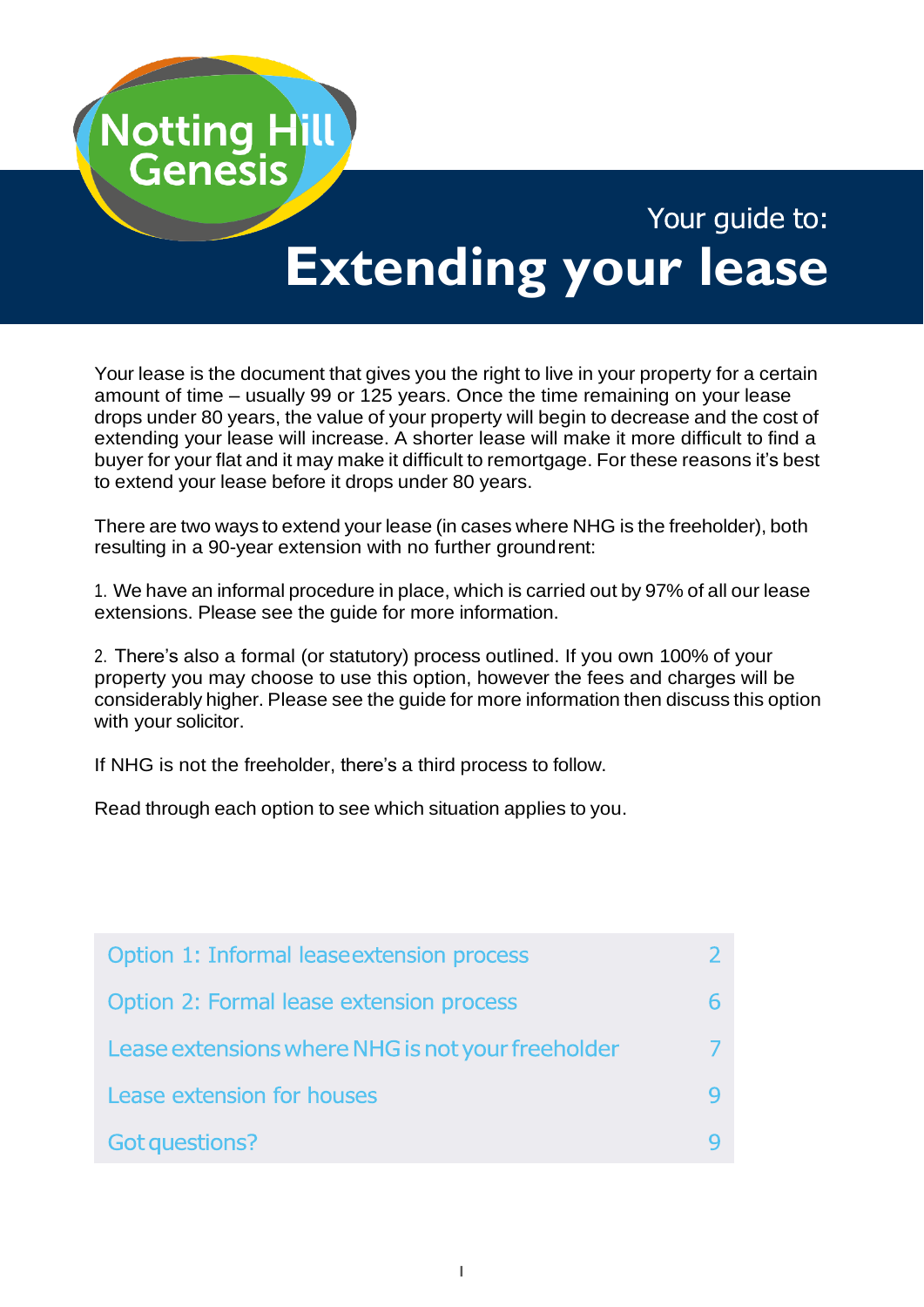

# Option 1: Informal lease extension process

The informal lease extension process isavailableto100%ownersandshared owners, where NHG is the freeholder or where NHG has a lease that is substantially longer that you're under lease.

The process of extending your lease usually takes between three and six months.

You can start this process as soon as you complete the purchase of your home. We'll also consider allowing buyers to start the process before the sale completes if this will facilitate the sale.

Below are the steps to follow.

# 1. Initial payment

We require an upfront payment of the administration and surveyors fees to start the lease extension process.

- If you are a 100% owner this is £760 (£100 administration fee and £660 surveyors fee).
- If you are a shared owner this is £580 (£100 administration fee and £480 surveyors fee).

These costs are inclusive of VAT and are non-refundable.

#### How to make apayment

To start the process, please email us at [resaleandlegal@nhg.org.uk](mailto:resaleandlegal@nhg.org.uk) with the subject line 'Lease Extension Payment Request'. We will then send you our bank account details to make a payment. After making a payment we'll need you to email us the receipt and all your contact details in order for us to instruct the surveyor.

# 2. Surveyor visit

When we receive the payment we will instruct a surveyor to make an appointment to visit your property, carry out a valuation and establish the cost of the lease extension.

The cost is worked out using a formula set by law and is based on a lease extended by a further 90 years with no ground rent.

#### Can I use my own surveyor or negotiate the price?

We'll only use the valuation by the surveyors nominated by us and we are not able to consider any other valuation. The surveyor is instructed to do the valuation based on a fair price which is the price that he feels would be arrived at after a period of negotiation. We will not enter into any negation of the premium.

# Will the surveyor take into consideration work that I have done on my property?

Yes. The surveyor will discount the value of any improvements made by you, provided you can show that these were approved by NHG. If these did not achieve prior approval, you might need to contact you property management officer to obtain retrospective consent before we can proceed.

#### 3. Offer

Send proposal letter with valuation

- If you own 100% of your propertywe will offer you the lease extension at the price set by the surveyor.
- If you are a shared owner we will offer you the lease extension at the percentage of the price equivalent to the percentage you currently own. For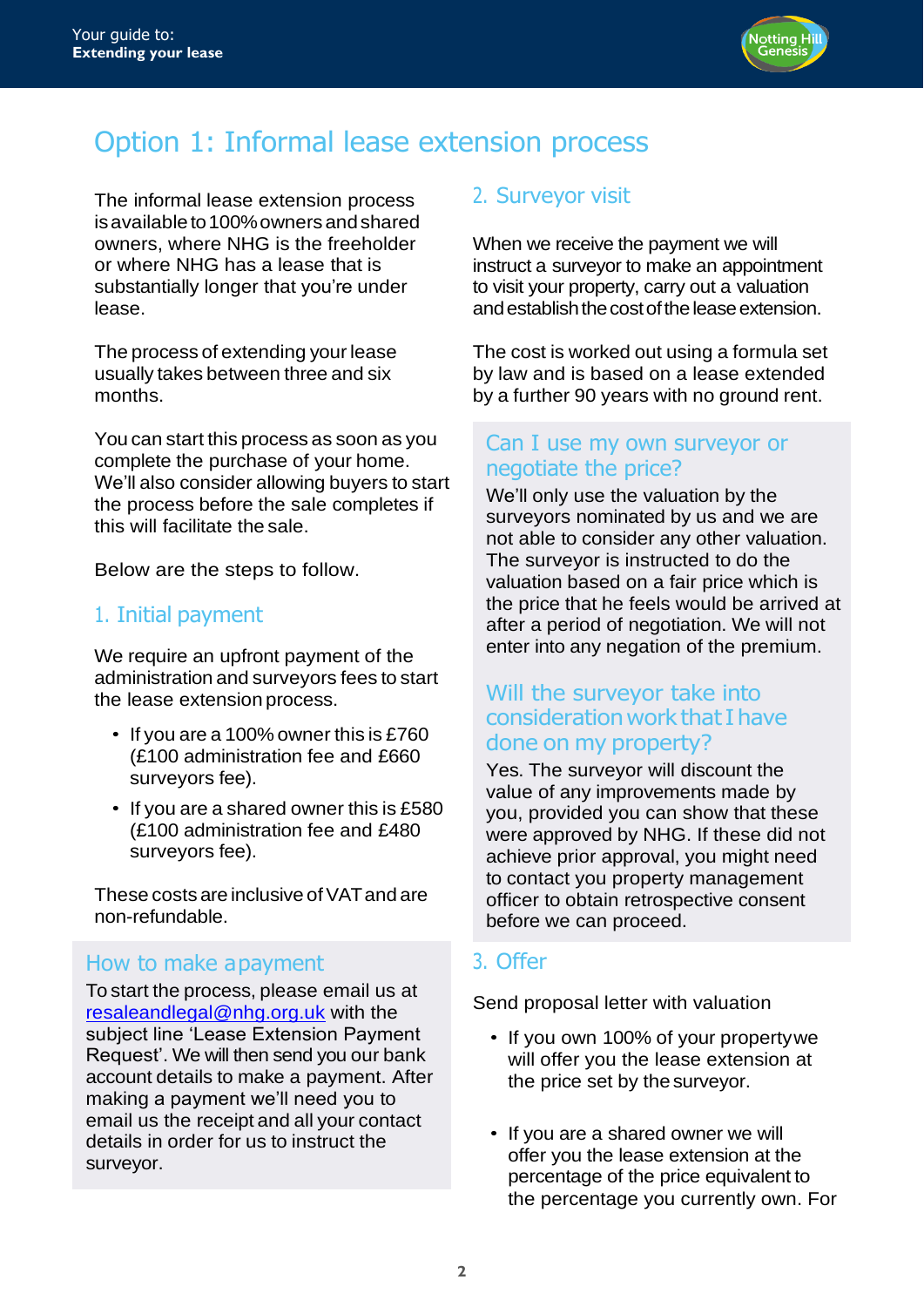

example, if the cost of the extension is £10,000 and you own 50% you will pay £5,000 as this is 50% of £10,000.

### 4. Final steps

If you decide to go ahead, this is the point at which you'll hire a solicitor and send us their details. We'll instruct our own solicitors to work together with your solicitor to complete the lease extension.

Unless you have a very good knowledge of leases, contracts and registering things at the land registry you'll need a solicitor. Your mortgage company will also need to consent to the lease extension and your solicitor will deal with the mortgage company on this as well

# **Costs**

## How is the cost of the lease extension premium worked out?

The law sets out a framework that is used to work out the premium. This is based on the number of years left on your lease and the current market value of your flat. It also takes into account ground rent.

## When do I pay the premium and other charges?

You'll pay the lease extension premium plus our solicitors' fees of around £650 plus VAT at the end of the process however your solicitor may collect our solicitor fees earlier. You'll also need to instruct your own solicitor and pay their costs as well. Because the extension needs to be registered at the land registry, it needs to be paid in full on completion and cannot be made in instalments.

## Why do I have to pay for the freeholders solicitor?

The law says that the lessee must pay the freeholders professional costs, including

the surveyor and solicitor. A lease extension is for your benefit therefore you will need to meet all the fees.

#### What if I have arrears on my rent or service charge account?

As with any legal completion, you will need to pay any money owed on your account before the lease extension can complete. If you have large arrears on your account, we may ask you to clear these before you can start the process, even if you have worked out a payment plan with your Property Manager Officer. If you have had made irregular payments over time that have resulted in arrears we will insist on a direct debit being set up with your Property Management Officer before you can compete.

### I'm a shared owner. Will I need to repay the remaining part of my premium if I ever staircase?

No. The property will be valued with the longer lease and the price of the extra shares will be based on this price.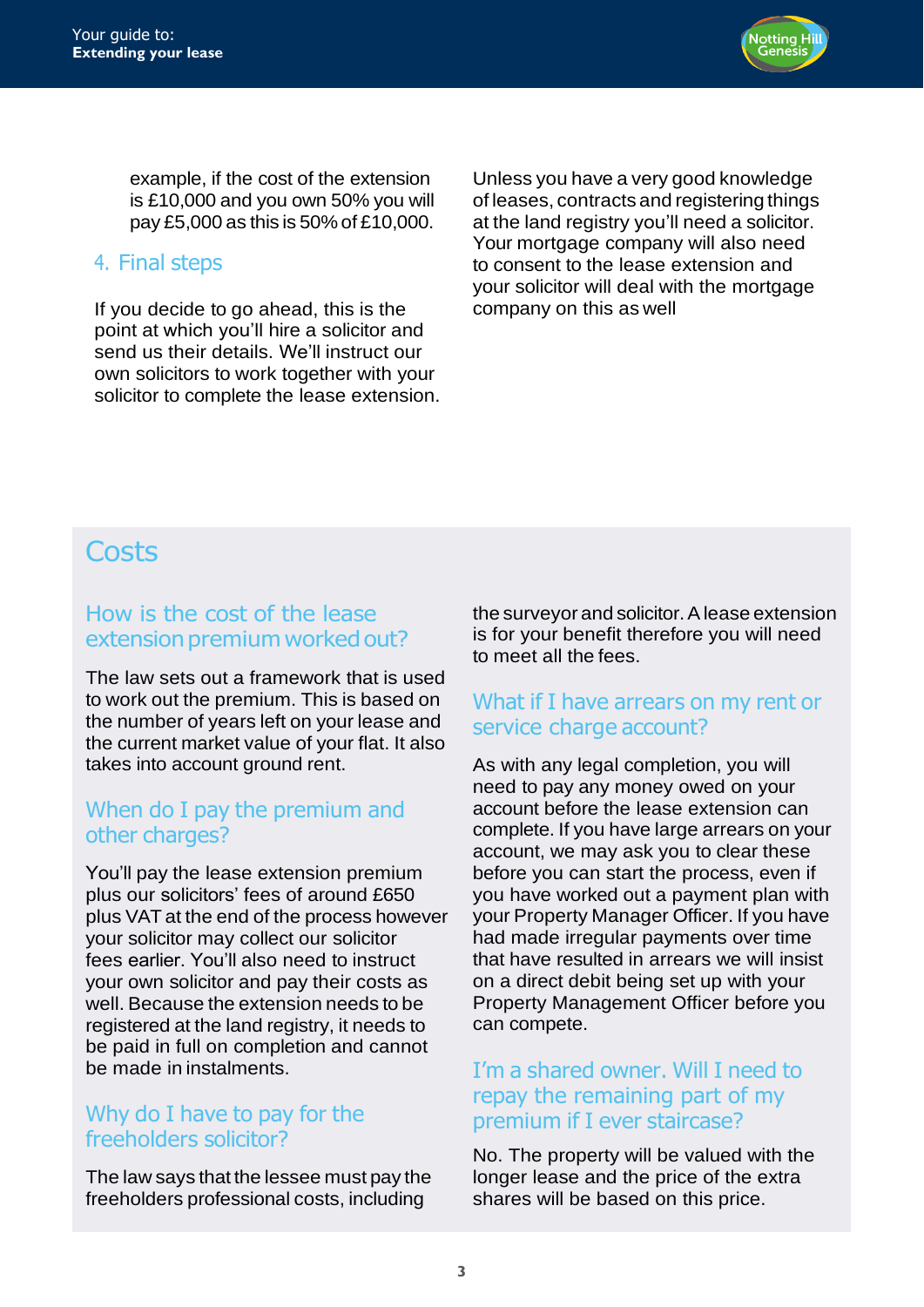

# FAQs about the lease extension process

# Do I need to extend my lease?

You do not need to extend your lease and for many people this may not be financially an option however it is advisable to do so.

If you're a shared owner and own a house, your lease will usually entitle you to obtain the freehold on final staircasing. This means that provided final staircasing takes place before the lease expires, a lease extension should not be necessary. Please check your lease to ensure that you will acquire the freehold on final staircasing.

## I'm a shared owner, will my rent increase when I extend my lease?

If your lease started before 1986, it is likely that you either pay community leasehold rent (that was set when you bought the property and hasn't increased since) or fair rent (which is re assessed by the fair rent officer every 2 years). If you pay either of these types of rent, we will need to change it to a Leasehold Assure Rent (which is the type of rent that has been paid by all shared owners since 1986) during the extension. These are very old style rents which need to be modernised. We will not be able to proceed with a lease extension unless these are updated

It is likely however that if your lease was granted before 1986, that you will also have the right to a new 99 year lease if you ever staircase to 100% ownership. This means that you may choose not to extend your lease if you ever plan to staircase. The only exception is if your lease has been varied in the past to add 'staircasing provisions' or a 'mortgage protection clause'. You could check your documents or check with the solicitor who assisted you with the purchase of the property to find out if

the lease has ever been varied. The land registry will also have a record of variations to your lease.

If you think that you have one of these leases, you might want to contact us to have a chat about your options to ensure that you make the right decision.

### Do I pay ground rent after the lease extension has completed?

No. Ground rent will not usually be charged after the lease extension. Not all lessee pay ground rent. If you are not sure if you pay ground rent, please check your lease or ask your property manager. If you currently pay ground rent, you will pay a proportion of this upfront as part of your premium and then you will pay no more ground rent.

# How long do I have to complete the lease extension?

The surveyors valuation is valid for 3 months however we give you an extra 3 months in which to complete.

If you've not completed within 6 months from the date on the valuation we cannot extend the deadline and we'll require an updated valuation from the surveyor. This will cost £200 +VAT and it will give you a further 6 months in which to complete. Please note that the premium will have increase a bit since the last valuation however if the lease drops under 80 years in this time, the premium will increase considerably.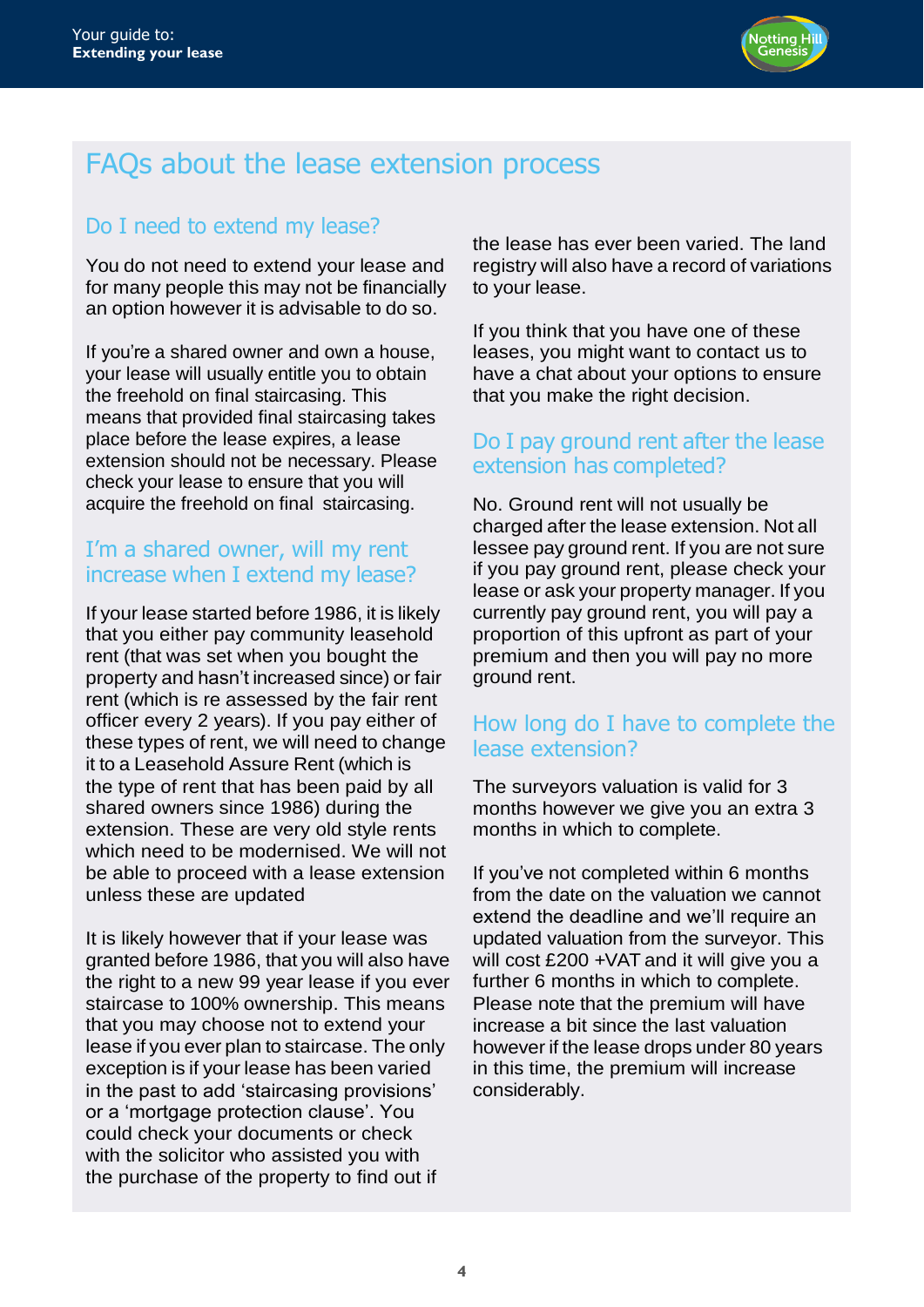

#### Why is it important to consider a lease extension before the lease drops under 80years?

The framework that the law sets for establishing the cost of the premium calculates this differently after the lease drops under 80 years and the premium will be much higher. It will also increase at a steeper rate each year. The lower the amount of years on your lease, the higher the premium will be.

Banks are hesitant to lend money to buy properties if the lease is under 80 years so they become more difficult to sell, and the sales price will also bereduced.

## Why haven't Notting Hill Genesis told me that my lease was getting short?

It is not the freeholders responsibility to monitor your lease length. It isthe responsibility of each leaseholder to carry out lease maintenance. We will always try to make the process as transparent and accessible for you as possible in order to facilitate this process

## Can I extend the lease by more than 90 years?

The formula that the law sets out for establishing the cost of the lease extension assumes that the lease will be extended by a further 90 years so this is the only length that we grant extensions for.

# Can I extend my lease by less than 90 years?

No. If your lease is under 80 years, the largest part of the premium is the part that brings your lease back to 80 years. A smaller extension would cost almost the same as a 90 year extension and mean that you would need to do anotherextension in a short amount of time. This would cost you more money in the long run.

### I'm a shared owner. Is a lease extension considered as a home improvement?

A lease extension is lease maintenance which maintains the value of your asset. It is not a home improvement and cannot be used as one for the purposes of staircasing or resales. When you sell as a shared owner, you will benefit from the lease extension with the increase in value of your property.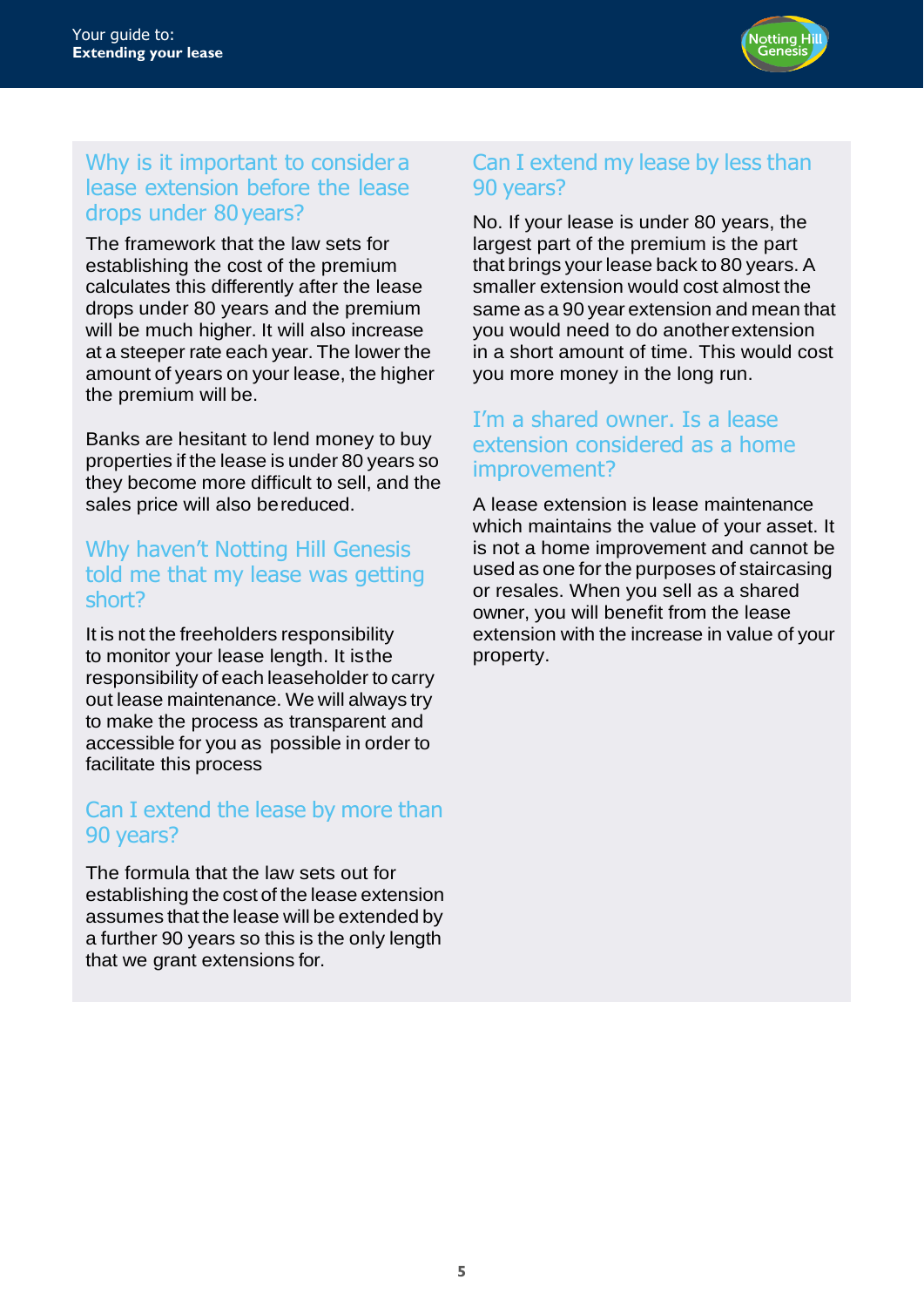

# Option 2: Formal lease extension process

This option is only available to you if you're a 100% owner and you've owned your property for at least 2 years, where NHG is the freeholder.

This process usually takes between six and 12 months, however it can also be considerably longer.We ask that you seek legal advice in advance and that your solicitor guide you through the process. Please note that you will be responsible for the freeholder's reasonable fees and charges and these will be considerably higher than with the informalprocess.

# **Background**

We willingly extend leases using the informal process outlined above, however the Leasehold Reform, Housing and Urban Development Act 1993 ('the 1993 Act') was established to protect lessees from unscrupulous landlords who refused to extend lease or provided unfair terms such as the addition of ground rent. This law allows a lessee to formally extend his/her lease by 90 years, in addition to the unexpired term of their lease at a peppercorn ground rent, and provides a framework for how this will happen. Some 100% owners will prefer this route, and we're happy to proceed in eithermanner.

# What this process involves

1. You'll need to instruct a solicitorand obtain a lease extension valuation. It's advisable to choose a RICS or FRIC certified surveyor in case the matter needs to be referred to a tribunal to determine a premium.

2. Your solicitor will serve a section 42 notice on NHG which establishes your right to a lease extension and provides a time frame. We'll then have two months to serve a counter notice. In this time we will need to have a surveyor's valuation carried out and you will be responsible for these fees.

3. Once the counter notice is served on your solicitor, a period of negotiation will take place. You may incur additional fees for this if the surveyors need to negotiate. If a premium cannot be agreed, the matter will be referred to a tribunal to establish the costs. There will be extra solicitors and surveyors fees at this stage and these can be very high. Please speak to your solicitor about these. Referral to a tribunal will increase the timeframe of the lease extension

4. Once a premium is determined, the solicitors will draw up the documents in the same manner as the informal lease extension.

# Associated costs

- You'll need to pay our administration fee of £360, however this will be paid at the end of the process.
- You'll need to pay for your own surveyor's fees plus our surveyor's fee of £660 (inc VAT). There may be additional fees fornegations.
- Our solicitor's fees will start at £1000 (+VAT and disbursements) for simple extensions but will usually be higher as a formal lease extension often has complications. We arenot able to anticipate these in advance. Your solicitor's fees will usually start at around double the fees for an informal lease extension. Please obtain information about fees from your solicitor.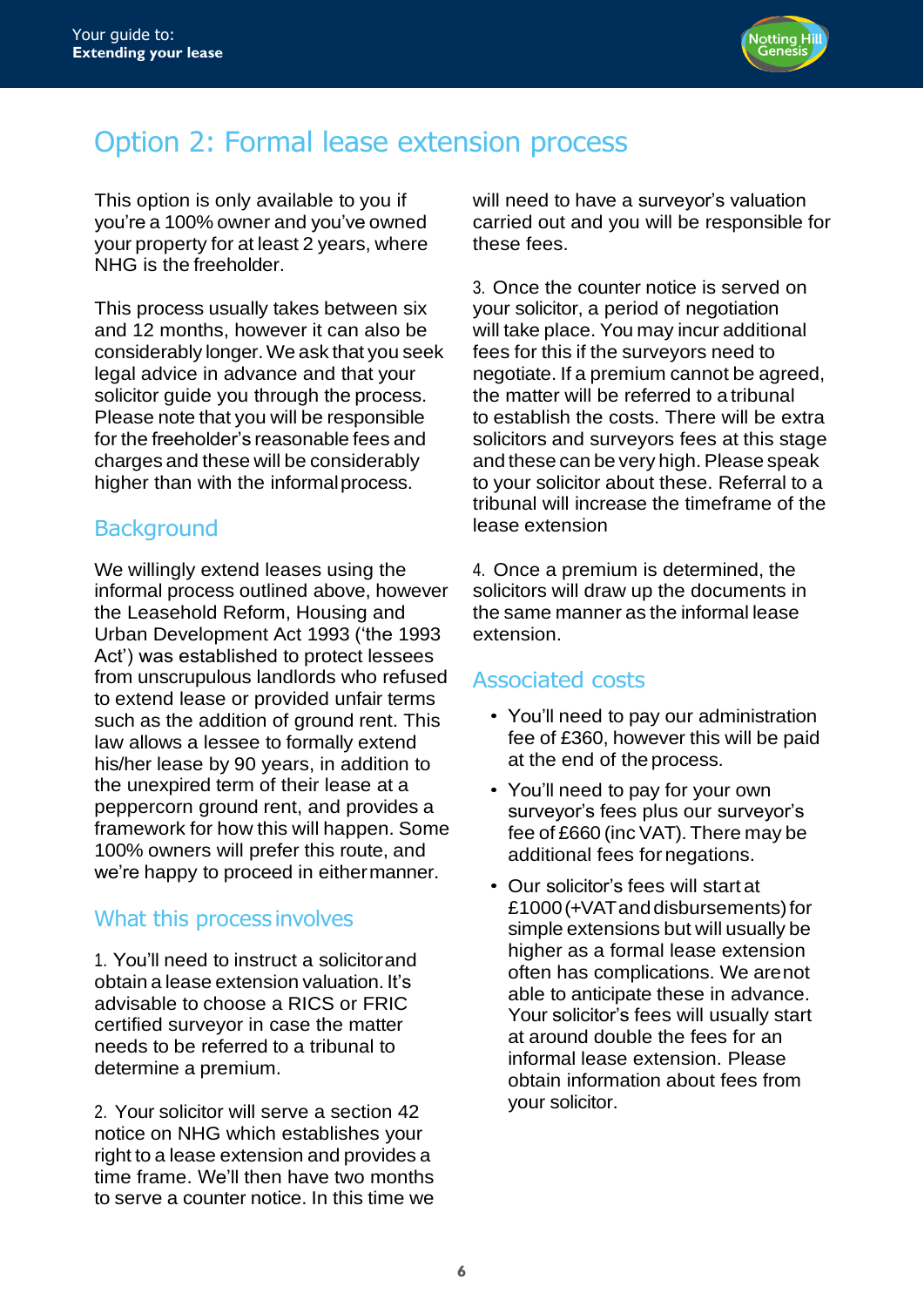

# Lease extensions where NHG is not your freeholder

If your property was purchased under the "Do It Yourself Shared Ownership" (DIYSO) scheme, or if there is a Section 106 agreement, then we may not be your freeholder.

As each situation is different, please call us on 0203 815 0060 to discuss the options available and the best way forward with your lease extension. You can also email [Resale and Legal](mailto:Resale%20and%20Legal%20resaleandlegal@nhg.org.uk.)  [resaleandlegal@nhg.org.uk.](mailto:Resale%20and%20Legal%20resaleandlegal@nhg.org.uk.) A legal administration officer will give you advice and support before and during the process, and where required they will contact the freeholder of your building on your behalf.

If NHHO have a head lease on your flat, we may be able to extend your lease if our head lease is more than 90 years longer than yours. This may be the case with Section 106 properties.

If you have a good relationship with your freeholder or managing agent, you might like to ask them if they have a preferred process for extending your lease. You could also talk to your neighbours to see if any of them have extended their leases.

Please note that this type of lease extension may take six to 18 months or more to complete. This is because negotiations are likely to be more complicated with the involvement of a third party and it may be necessary to serve a legal notice (Section 42 notice) on the freeholder to claim our legal right to a lease extension. If you are thinking of selling your flat, please contact us as early as possible (preferably a yearin advance) as problems with short leases often result in the inability to find a buyer or in sales falling through. If we can start dealing with this in time, the process of selling your home will be much smoother.

# Associated costs

If you're a shared owner with a community leasehold or fair rent style lease then carrying out a lease extension will increase the amount of rent you pay.

You'll need to pay all the expenses associated with the lease extension. These include:

- The full premium required by your freeholder plus any legal, admin and valuation fees
- One or two surveyor's fees depending on the type of extension. Our surveyor's fees are £480 - £660 depending on requirements
- Your solicitor's fees
- Your freeholder's solicitor's fees
- NHG's solicitors' fees which are around £1000 - £1500 + VAT
- NHG's administration fee of £360.

#### How our share of the premiumis repaid

We'll repay our share of the lease extension premium when you staircase to 100% ownership or sell your home. If you have carried out this type of lease extension you will automatically be given consent to staircase to 100% ownership and simultaneously sell on the open market.

When the valuation for final staircasing is carried out the property will be valued with the longer lease. The price of our share of the premium paid for the lease extension (not including any fees and charges) will be deducted from the price of the remaining shares that you are purchasing.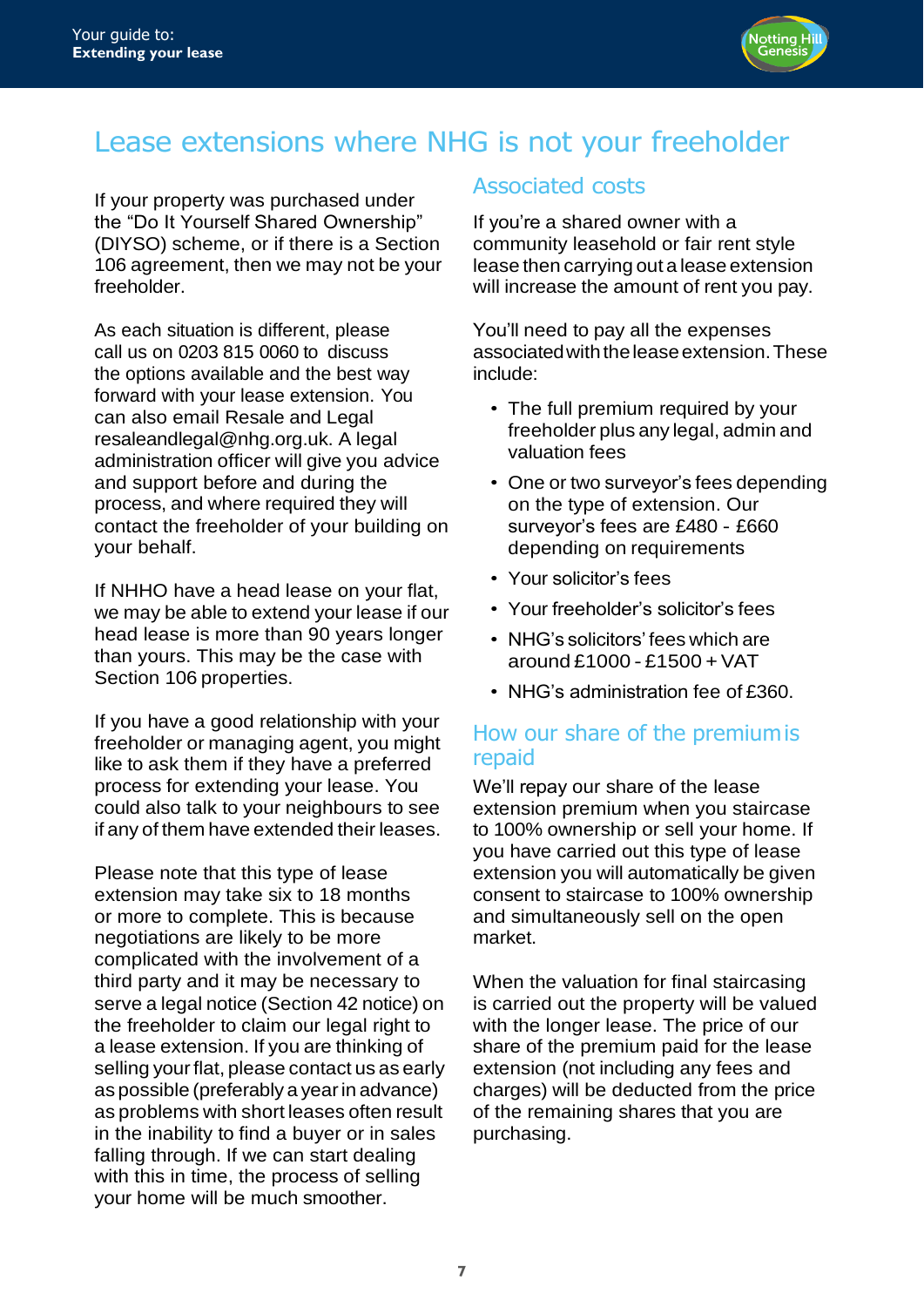

# Example:

Where the homeowner owns a 40% share of a DIYSO flat valued at £400,000 (with the extended lease) and where £20,000 has been paid for the lease extension premium the price of buying the remaining 60% is £240,000. We will subtract £12,000 (60% of the £20,000 paid for the premium) from the staircasing money. The lessee will pay £228,000 for the final staircasing.

You cannot claim the amount that you spent on the surveyor, administration fee or solicitors as these are costs that you would incur with any lease extension.

Please note that our policy on DIYSO lease extension changed in 2013 so you may have been provided with different information before this time.